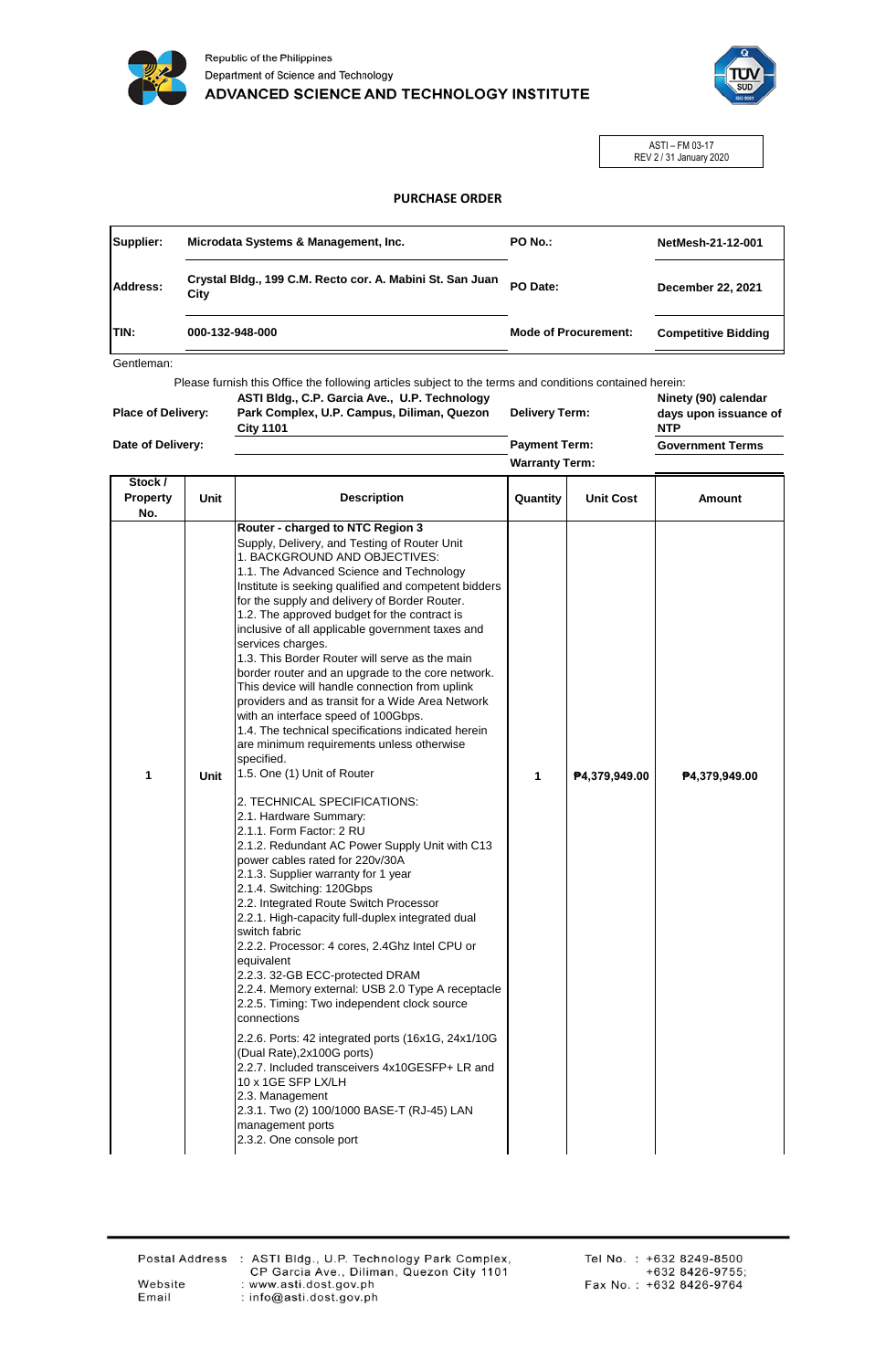2.3.3. One auxiliary port 2.4. Environmental Specifications: 2.4.1. Operating Temperature: 41Degrees to 104 Degrees Fahrenheit (5 Degrees to 40 Degrees Celsius) 2.4.2. Storage Temperature: -40 to 167 Degrees Fahrenheit (-40 to 75 Degrees Celsius) 2.4.3. Relative Humidity: 10 to 85%, noncondensing 2.4.4. Airflow: Front to Back 2.5. Power: 2.5.1. Worldwide ranging AC (90-265V; 50-60 Hz) 2.5.2. Worldwide ranging DC (-40V to -72V) 2.5.3. Power consumption: 850 watts typical, 1100 watts maximum 2.6. Compliance: 2.6.1. Network Equipment Building Standards (NEBS): 2.6.1.1. SR-3580: NEBS Criteria Levels (Level 3) 2.6.1.2. GR-1089-CORE: NEBS EMC and Safety 2.6.1.3. GR-63-CORE: NEBS Physical Protection 2.6.1.4. VZ.TPR.9205: Verizon TEEER 2.6.2. ETSI: 2.6.2.1. EN300 386: Telecommunications Network Equipment (EMC) 2.6.2.2. ETSI 300 019 Storage Class 1.1 2.6.2.3. ETSI 300 019 Transportation Class 2.3 2.6.2.4. ETSI 300 019 Stationary Use Class 3.1 2.6.2.5. EN55022: Information Technology Equipment (Emissions) 2.6.2.6. EN55024: Information Technology Equipment (Immunity) 2.6.2.7. EN50082-1/EN-61000-6-1: Generic Immunity Standard 2.6.3. EMC: 2.6.3.1. FCC Class A 2.6.3.2. ICES 003 Class A 2.6.3.3. AS/NZS 3548 Class A 2.6.3.4. CISPR 22 (EN55022) Class A 2.6.3.5. VCCI Class A 2.6.3.6. BSMI Class A 2.6.3.7. IEC/EN 61000-3-2: Power Line Harmonics 2.6.3.8. IEC/EN 61000-3-3: Voltage Fluctuations and Flicker 2.6.3.9. EN 50121-4: Railway EMC 2.7. Software Features: 2.7.1. Layer 3 Routing: 2.7.1.1. IPv4 Routing (BGP, Intermediate System-to-Intermediate System [IS-IS], and Open Shortest Path First [OSPF]), Hot Standby Router Protocol (HSRP), Virtual Router Redundancy Protocol (VRRP), and IPv6 routing (OSPF v3 and ISIS) 2.7.1.2. MPLS: 2.7.1.3. Label Distribution Protocol (LDP), Targeted LDP (T-LDP), Resource Reservation Protocol (RSVP), Differentiated Services (DiffServ)-aware traffic engineering, MPLS L3VPN (including Carrier Supporting Carrier [CSC]), IPv6 Provider Edge and IPv6 VPN to Provider Edge 2.7.1.4. MPLS Traffic Engineering (including TE-FRR) 2.7.1.5. MPLS TE Preferred Path 2.7.1.6. More than 3 million queues per system Class-Based Weighted Fair Queuing (CBWFQ) 2.7.1.7. Weighted Random Early Detection (WRED) 2.7.1.8. Priority Queuing with propagation 2.7.1.9. 2-rate 3-color (2R3C) Policing 2.7.1.10. Modular QoS CLI (MQC) 2.7.1.11. 4-level H-QoS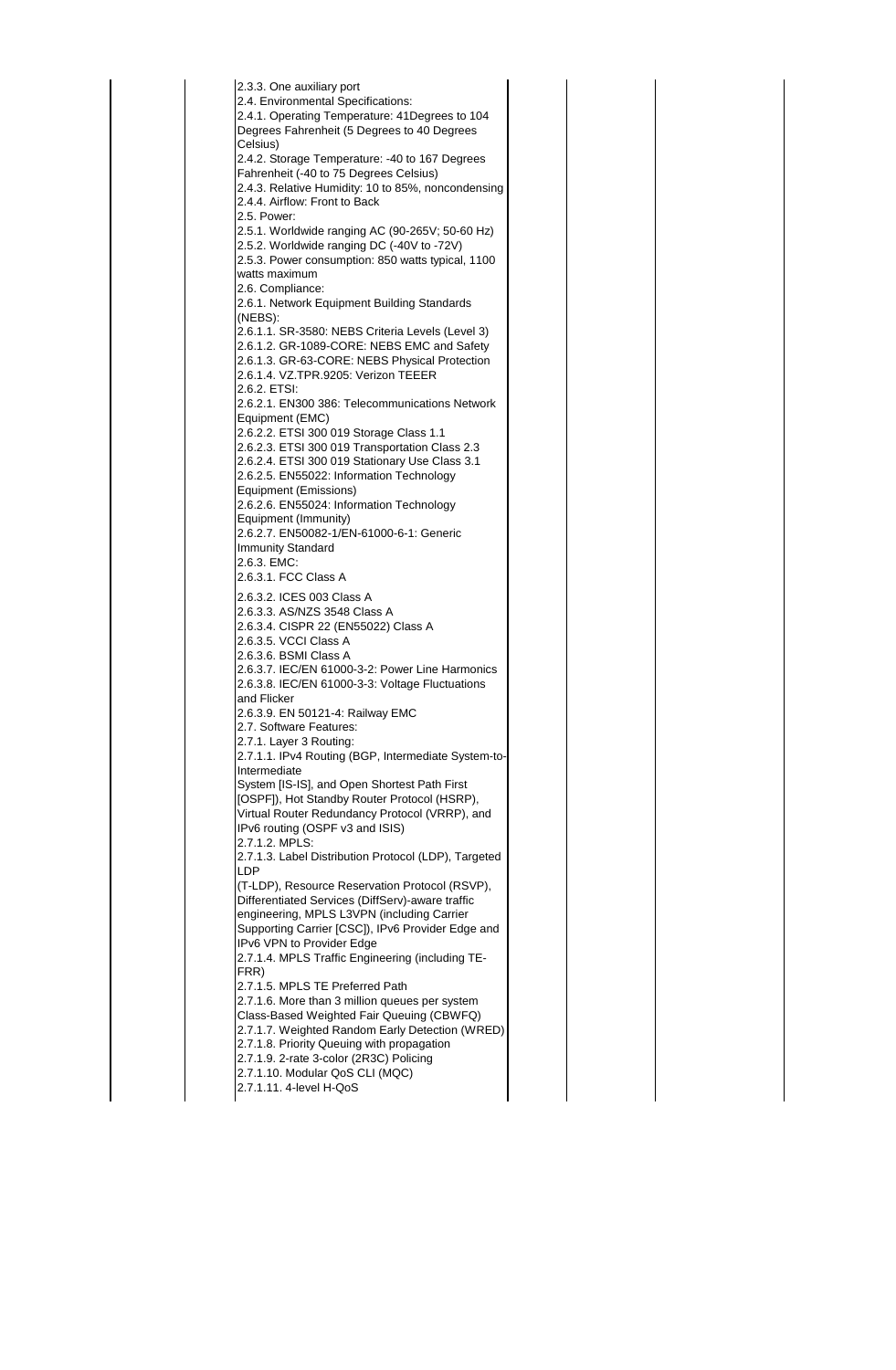| 2.7.2. Multicast:                                                                                       |  |  |  |
|---------------------------------------------------------------------------------------------------------|--|--|--|
| 2.7.2.1. IPv4 Multicast:                                                                                |  |  |  |
| 2.7.2.1.1. Source-based and shared distribution<br>trees, Protocol Independent Multicast sparse mode    |  |  |  |
| (PIM-SX), PIM                                                                                           |  |  |  |
| Source-Specific Multicast (PIM SSM), Automatic                                                          |  |  |  |
| route processing (AutoRP), Multiprotocol BGP                                                            |  |  |  |
| (MBGP), Multicast Virtual Private Network (MVPN),                                                       |  |  |  |
| and Multicast Source Discovery Protocol (MSDP)                                                          |  |  |  |
| 2.7.2.1.2. Internet Group Management Protocol                                                           |  |  |  |
| Versions 2 and 3 (IGMPv2 and v3)                                                                        |  |  |  |
| 2.7.2.1.3. IGMPv2 and v3 snooping                                                                       |  |  |  |
| 2.8. Security:                                                                                          |  |  |  |
| 2.8.1. ACLs; control-plane protection; routing                                                          |  |  |  |
| authentications; authentication, authorization, and                                                     |  |  |  |
| accounting (AAA) and TACACS+; Secure Shell                                                              |  |  |  |
| (SSH) Protocol; SNMPv3; and leading RPL support                                                         |  |  |  |
| 2.8.2. Layer 2 ACLs: Can be used to filter packets                                                      |  |  |  |
| under an EVC based on MAC addresses                                                                     |  |  |  |
| 2.8.3. Layer 3 ACLs: Provides ACL matching by                                                           |  |  |  |
| IPv4 packet attributes                                                                                  |  |  |  |
| 2.8.4. Security: Critical security features supported                                                   |  |  |  |
| 2.8.5. 802.1ad Layer 2 Control Protocol (L2CP) and                                                      |  |  |  |
| bridge-protocol-data-unit (BPDU) filtering                                                              |  |  |  |
| 2.8.6. MAC limiting per EFP or bridge domain                                                            |  |  |  |
| 2.8.7. Unicast, multicast, and broadcast storm-                                                         |  |  |  |
| control blocking on any interface or port                                                               |  |  |  |
| 2.8.8. Unknown Unicast Flood Blocking (UUFB)<br>2.8.9. Dynamic Host Configuration Protocol (DHCP)       |  |  |  |
| snooping                                                                                                |  |  |  |
| 2.8.10. Unicast Reverse Path Forwarding (URPF)                                                          |  |  |  |
| 2.8.11. Control-plane security                                                                          |  |  |  |
| 2.8.12. Dynamic ARP Inspection (DAI)                                                                    |  |  |  |
| 2.8.13. IP Source Guard (IPSG)                                                                          |  |  |  |
|                                                                                                         |  |  |  |
|                                                                                                         |  |  |  |
|                                                                                                         |  |  |  |
| 3. ACCESSORIES:                                                                                         |  |  |  |
| 3.1. SFP: Four (4) x 10GBASE-LR                                                                         |  |  |  |
| 3.2. SFP: Ten (10) x 1000BASE-LX                                                                        |  |  |  |
| 3.3. Power Cable: Two (2) pcs. C13 power cables                                                         |  |  |  |
| rated for 220v/30A                                                                                      |  |  |  |
| 3.4. One (1) Manufacturer's console cable                                                               |  |  |  |
| 3.5. One (1) set Mounting Kit                                                                           |  |  |  |
| 4. AFTER SALES/TECHNICAL SUPPORT                                                                        |  |  |  |
| SERVICE                                                                                                 |  |  |  |
| 4.1. Technical support service must be available 9                                                      |  |  |  |
| hours per day. Monday to Friday (including                                                              |  |  |  |
| holidays), during business hours, 9-6 PM Philippine                                                     |  |  |  |
| Standard Time (UTC+8), and must respond:                                                                |  |  |  |
| 4.1.1. 4 business hours, and updates every 3                                                            |  |  |  |
| business days for critical severity issues that impact                                                  |  |  |  |
| a high number of staff                                                                                  |  |  |  |
| 4.1.2. 8 business hours, and updates every 5                                                            |  |  |  |
| business days for high severity issues that incur                                                       |  |  |  |
| serious degradation to application performance or                                                       |  |  |  |
| functionality                                                                                           |  |  |  |
| 4.1.3. 24 business hours                                                                                |  |  |  |
| 4.1.4., and updates by request for medium severity                                                      |  |  |  |
| issues that moderately impact user operations                                                           |  |  |  |
| 4.1.5. 48 business hours, and updates by request<br>for low priority issues such as inquiries or issues |  |  |  |
| with limited impact to user operations                                                                  |  |  |  |
| 4.1.6. End-user must be able to request technical                                                       |  |  |  |
| support by phone or email                                                                               |  |  |  |
| 4.1.7. Onsite technical support may be requested                                                        |  |  |  |
| 4.1.8. on special cases or critical severity issues                                                     |  |  |  |
|                                                                                                         |  |  |  |
| 5. DOCUMENTARY REQUIREMENTS                                                                             |  |  |  |
| 5.1. The manufacturer of the equipment must<br>possess ISO certification (or any equivalent             |  |  |  |

l.